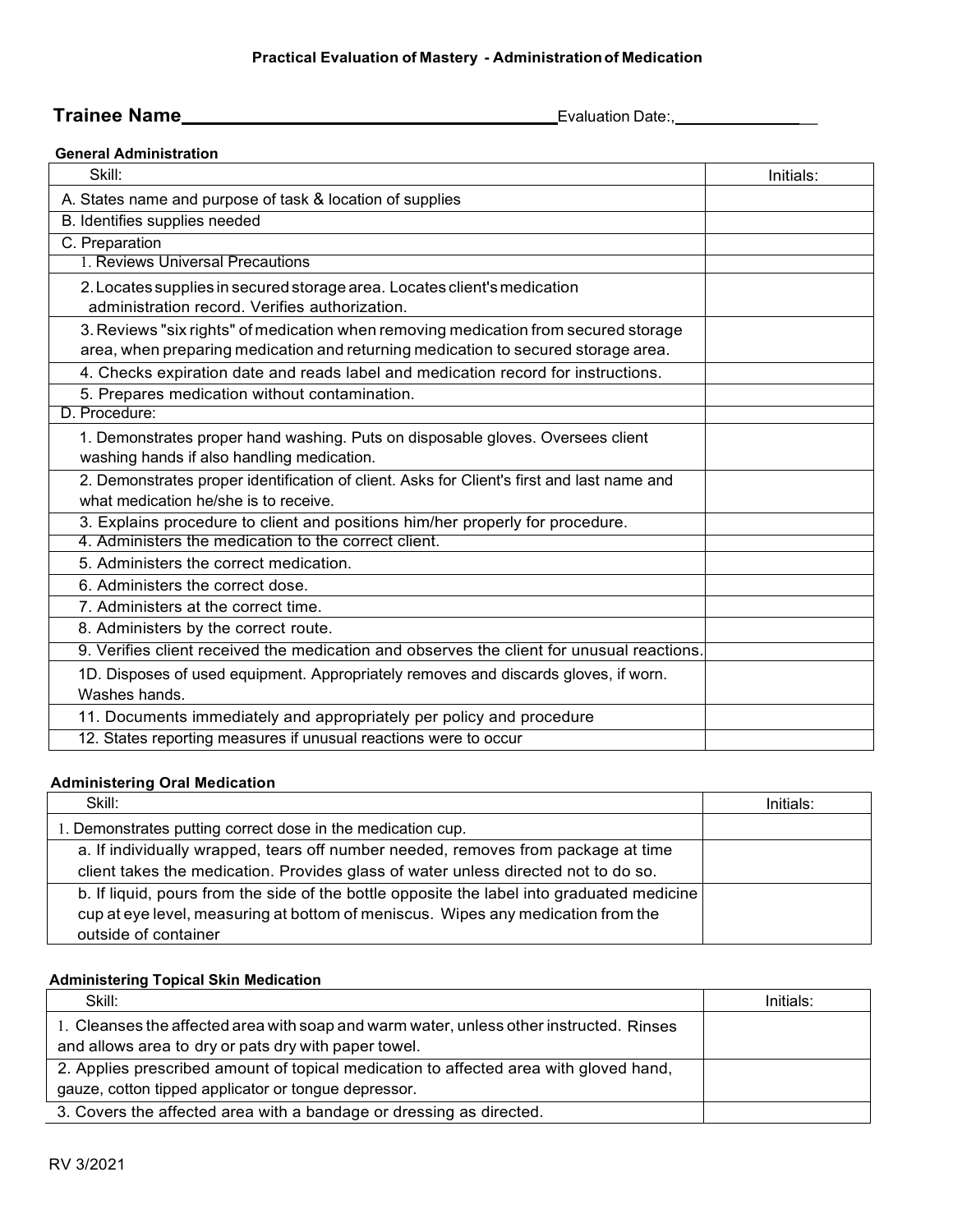# **Administering Ophthalmic (Eye) Medication**

| Skill:                                                                                                                                       | Initials: |
|----------------------------------------------------------------------------------------------------------------------------------------------|-----------|
| 1. Cleanses eye with clean cotton ball or tissue wiping once from the inside to the outside.<br>Uses new cotton ball or tissue for each eye. |           |
| 2. Positions the client lying down or sitting with head tilted back and eyes looking up.                                                     |           |
| 3. Approaches eye from outside field of vision.                                                                                              |           |
| 4. Uses index finger to gently pull lower eyelid down to expose conjunctiva sac (pocket).                                                    |           |
| 5. For eye drops:                                                                                                                            |           |
| a. Gently squeezes the dropper or eye drop bottle to instill the correct<br>number of drops into the conjunctiva sac.                        |           |
| b. Does not touch the eye with the dropper or tip of bottle.                                                                                 |           |
| c. Slowly releases the lower lid and instructs the client to keep blink a few times or keep<br>eye closed for a couple of minutes.           |           |
| 6. For eye ointment:                                                                                                                         |           |
| a. Gently squeezes 1-2 cm thin strip of ointment along conjunctiva sac from<br>inner to outer eye.                                           |           |
| b. Slowly releases lower lid and instructs the client to close the eyelid and<br>move the eye around to distribute the ointment.             |           |
| c. Removes excess ointment from inner to outer eye with a new cotton ball<br>or tissue for each eye treated.                                 |           |
| d. Informs the client that their vision may be blurred temporarily.                                                                          |           |

# **Administering Inhaled Medication (MDI)**

| Skill:                                                                                                                      | Initials: |
|-----------------------------------------------------------------------------------------------------------------------------|-----------|
| 1. Position client standing or sitting up straight.                                                                         |           |
| 2. Removes the cap and shakes the inhaler gently back and forth.                                                            |           |
| 3. Primes the inhaler to release one dose of medication into the air if the MDI is new or                                   |           |
| has not been used for several days to ensure adequate dosing.                                                               |           |
| 4. Instructs the client to exhale fully.                                                                                    |           |
| 5. If using a spacer or chamber, inserts the MDI mouthpiece into the device and has the                                     |           |
| client place the chamber mouthpiece into their mouth.                                                                       |           |
| 6. Instructs the client to place the MDI mouthpiece into his/her mouth between the teeth<br>and close their lips around it. |           |
| 7. Instructs the client to begin to inhale slowly and then activate the inhaler.                                            |           |
| 8. Instructs the client to continue to inhale slowly for 3-5 seconds, filling their lungs.                                  |           |
| 9. Instructs the client to hold their breath for 10 seconds, as able, and then slowly breathe                               |           |
| out.                                                                                                                        |           |
| 10. Repeats the previous steps until the prescribed number of puffs has been                                                |           |
| administered.                                                                                                               |           |
| 12. Replaces the cap, and monitors the client for changes in breathing.                                                     |           |

 $\overline{\phantom{0}}$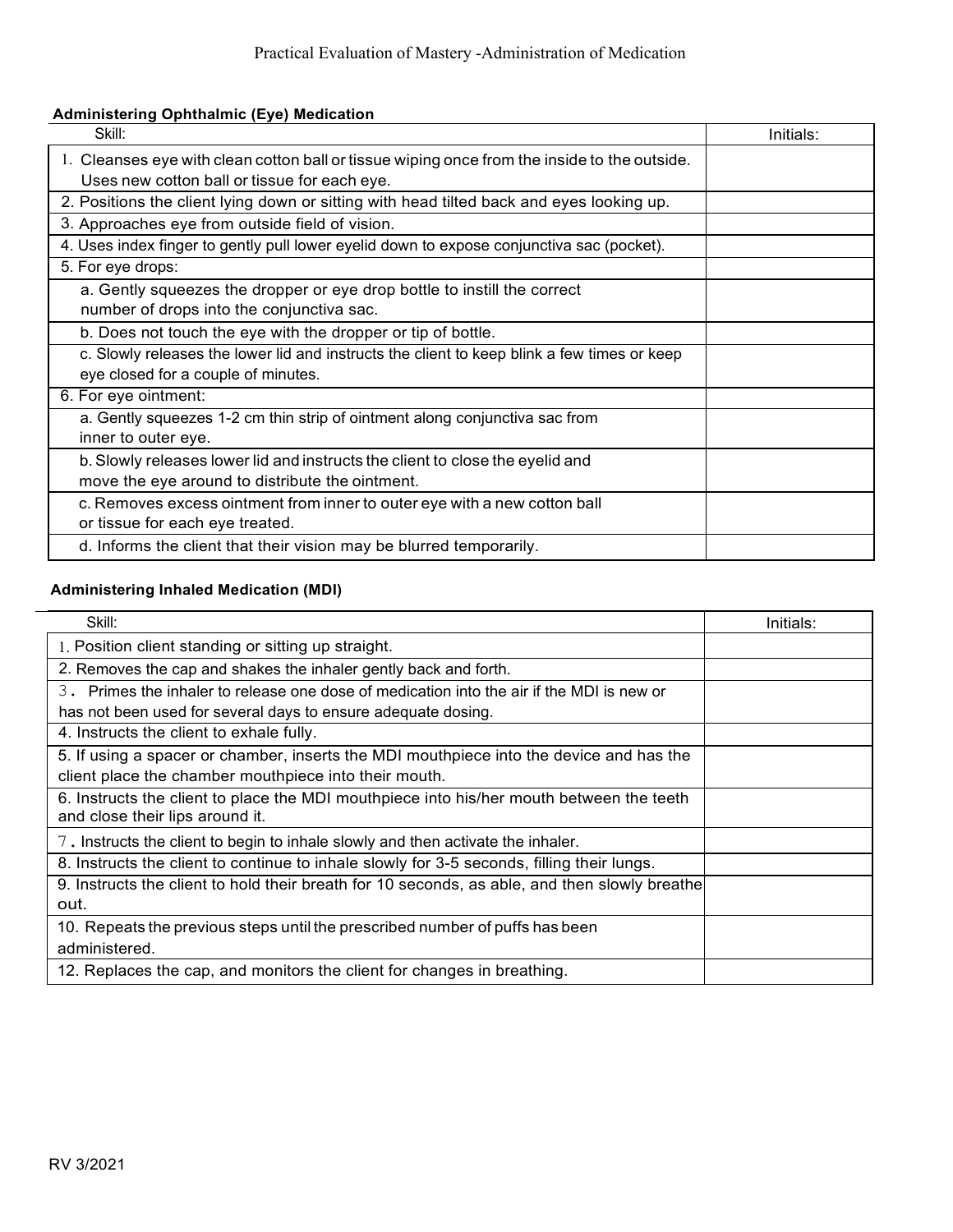## **Administering Otic (Ear) Medication**

| Skill:                                                                                                                                   | Initials: |
|------------------------------------------------------------------------------------------------------------------------------------------|-----------|
| 1. Warms medication to room temperature (if refrigerated) by holding bottle in hands for                                                 |           |
| a few minutes.                                                                                                                           |           |
| 2. Positions client lying down with the affected ear up.                                                                                 |           |
| 3. Cleanses entry to ear canal with clean cotton ball as needed.                                                                         |           |
| 4. If a dropper is supplied, squeezes to fill the dropper to the desired amount.                                                         |           |
| 5. Straightens the ear canal by pulling outer ear gently down and back (ages 3 and under)<br>or up and back (older children and adults). |           |
| 6. Administers the correct number of drops aimed toward the wall of the canal without                                                    |           |
| touching the ear with the dropper.                                                                                                       |           |
| 7. Asks the client to maintain the position for a few minutes. If treating both ears, waits at                                           |           |
| least one minute between ears.                                                                                                           |           |

### **Administering Intranasal (Nose) Medication**

| Skill:                                                                                                                                                                                                                                                                                   | Initials: |
|------------------------------------------------------------------------------------------------------------------------------------------------------------------------------------------------------------------------------------------------------------------------------------------|-----------|
| 1. Instructs the client to gently blow their nose into a tissue and discard it.                                                                                                                                                                                                          |           |
| 2. For drops, position the client lying down or sitting up with head tilted back. Inserts the<br>dropper just inside the nostril to administer the correct number of drops. Asks the client<br>to maintain position for a few minutes to assure medication reaches upper nasal passages. |           |
| 3. For nasal spray, positions the client with head upright and inserts the nozzle part way<br>into the nostril. Sprays as directed while closing off other nostril by pressing on it with a<br>finger.                                                                                   |           |
| 4. Does not touch the dropper or tip of bottle to the nostril.                                                                                                                                                                                                                           |           |
| 5. Asks the client if they wish to expectorate any solution that has drained into their<br>mouth.                                                                                                                                                                                        |           |

MASTERY IS 100% ACCURACY ON RETURN DEMONSTRATION. Initials in the space(s) above indicate: I have been trained to and accept responsibility for performing tasks initialed above in accordance with each client's Individualized Plan of Care. I understand I need to maintain my skills and that the nurse will regularly assess my performance to identify any needs for review or repetition of the training I have received to perform this/these skills. I have had the opportunity to ask questions and received satisfactory answers. I am currently certified in First Aid and CPR. I have received advanced training in Bloodborne Pathogens.

Trainee Signature: lnitials: DATE. \_

I have assessed the Trainee's skills to determine the success of the training I provided. Based on this assessment, it is reasonable and prudent for the Trainee to perform medication administration with written consent and delegation by the consumer/parent/guardian. This is in effect for the next twelve months withreassessments annually.

| Registered Nurse Signature: |  | $\Box$ $\Box$ |
|-----------------------------|--|---------------|
|                             |  |               |